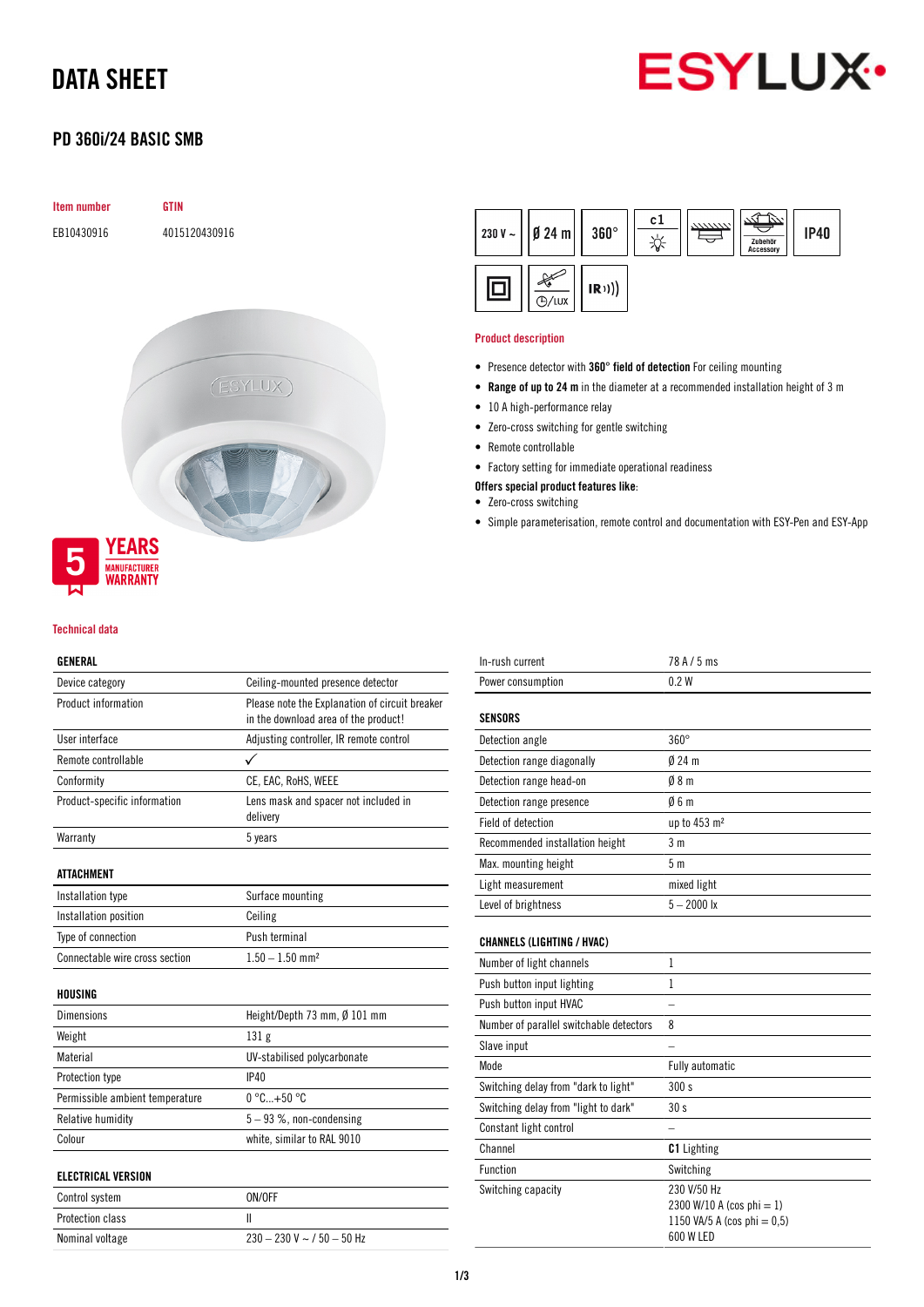# DATA SHEET



## PD 360i/24 BASIC SMB

| Item number                            | <b>GTIN</b>   |                             |                                                                                                                                           |                                                                                            |                        |               |  |
|----------------------------------------|---------------|-----------------------------|-------------------------------------------------------------------------------------------------------------------------------------------|--------------------------------------------------------------------------------------------|------------------------|---------------|--|
| EB10430916                             | 4015120430916 |                             |                                                                                                                                           |                                                                                            |                        |               |  |
| Switch contact                         |               | make contact / non-floating |                                                                                                                                           | Impulse mode                                                                               | $\checkmark$           |               |  |
| Push button input                      | ✓             |                             |                                                                                                                                           | Switch-off delay time<br>15 s30 min (adjustable in steps)                                  |                        |               |  |
|                                        |               |                             |                                                                                                                                           |                                                                                            |                        |               |  |
| <b>Factory settings</b>                |               |                             |                                                                                                                                           |                                                                                            |                        |               |  |
| <b>GENERAL</b>                         |               |                             |                                                                                                                                           | <b>CHANNELS (LIGHTING / HVAC)</b>                                                          |                        |               |  |
| Sensitivity                            |               | $100~\%$                    |                                                                                                                                           | Channel                                                                                    | C1 Lighting            |               |  |
|                                        |               |                             |                                                                                                                                           | Level of brightness/switching threshold                                                    | 500 lx                 |               |  |
|                                        |               |                             |                                                                                                                                           | Switch-off delay time                                                                      | $5 \text{ min}$        |               |  |
|                                        |               |                             |                                                                                                                                           |                                                                                            |                        |               |  |
| <b>Accessories</b>                     |               |                             |                                                                                                                                           |                                                                                            |                        |               |  |
| <b>Product designation</b>             |               | Item number                 | <b>Product description</b>                                                                                                                |                                                                                            |                        | <b>GTIN</b>   |  |
| Cover                                  |               |                             |                                                                                                                                           |                                                                                            |                        |               |  |
| <b>BASIC 24 LENS MASK</b>              |               | EB10423109                  | Spare part Lens mask 24/32 m                                                                                                              |                                                                                            |                        | 4015120423109 |  |
|                                        |               |                             |                                                                                                                                           |                                                                                            |                        |               |  |
| Protection<br>BASKET GUARD ROUND LARGE |               | EM10425608                  |                                                                                                                                           | Basket guard for presence and motion detectors and smoke detectors, Ø 180 mm, height 90 mm |                        | 4015120425608 |  |
|                                        |               |                             |                                                                                                                                           |                                                                                            |                        |               |  |
| <b>Remote control</b>                  |               |                             |                                                                                                                                           |                                                                                            |                        |               |  |
| ESY-Pen                                |               | EP10425356                  | ESY-Pen and ESY-App, two tools for every task: (1) Parameterisation, (2) remote control, (3) light<br>measurement, (4) project management | 4015120425356                                                                              |                        |               |  |
| REMOTE CONTROL MDi/PDi                 |               | EM10425509                  | IR remote control for presence detectors and motion detectors                                                                             |                                                                                            |                        | 4015120425509 |  |
|                                        |               |                             |                                                                                                                                           |                                                                                            |                        |               |  |
| <b>Dimension drawing</b>               |               |                             |                                                                                                                                           | <b>Field of detections</b>                                                                 | <b>Detection range</b> |               |  |
|                                        |               |                             |                                                                                                                                           |                                                                                            | Diagonally (A)         | $Ø$ 24 m      |  |
| $Ø101$ mm<br>WIZ                       |               | $73 \text{ mm}$             |                                                                                                                                           | $\blacksquare$ Frontal (B)                                                                 | $\emptyset$ 8 m        |               |  |
|                                        |               |                             | A<br>360°                                                                                                                                 | Presence area (C)                                                                          | $\emptyset$ 6 m        |               |  |
|                                        |               |                             |                                                                                                                                           |                                                                                            |                        |               |  |